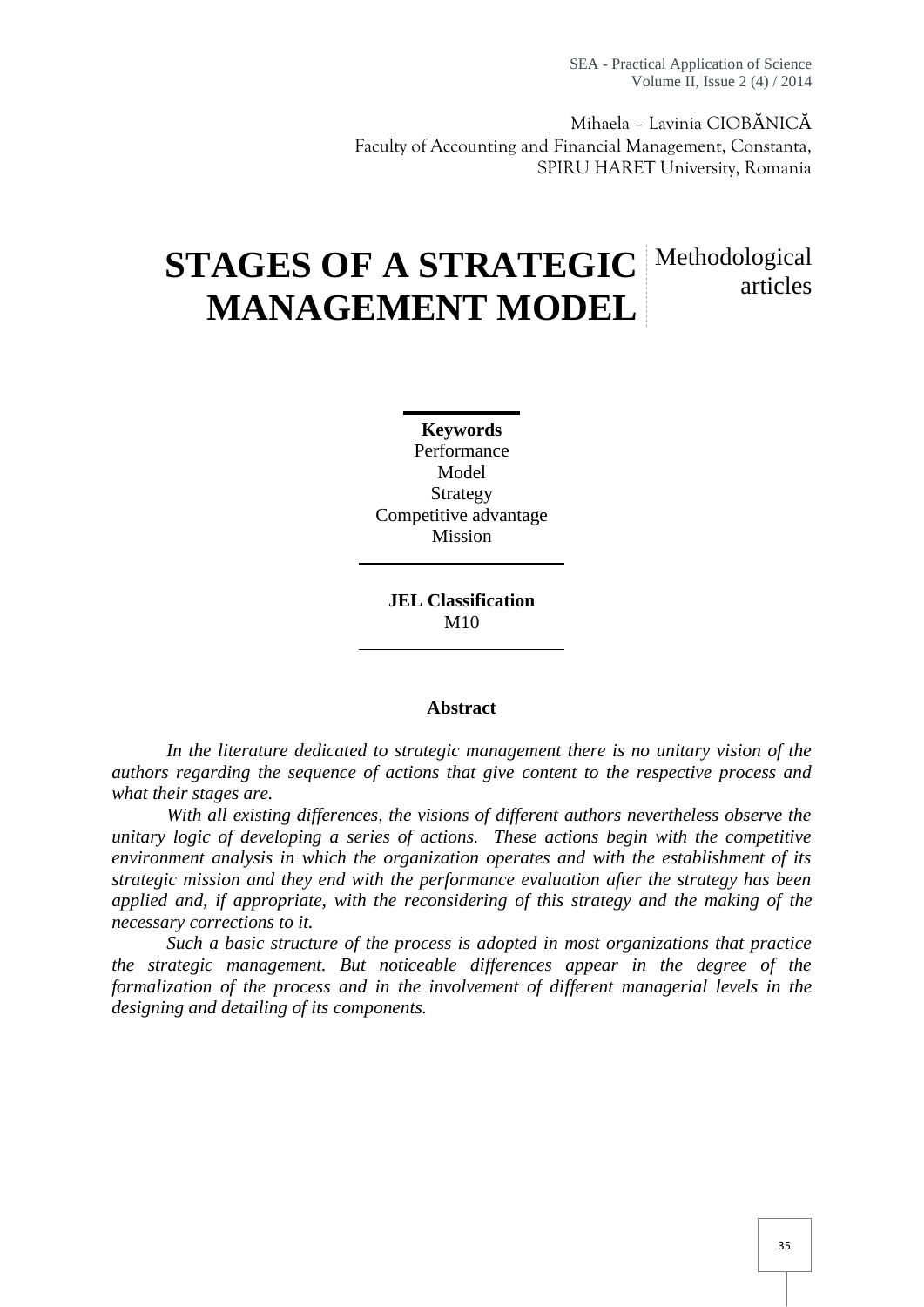Signifying the fructification of provisional leadership throughout the organization, the model of strategic management is a complex process, foreshadowing its future, its long-term evolution, a process in which strategy formulation, implementation, evaluation and permanent control unite and complement each other in a continuous, dynamic and iterative flux.

It requires a coherent approach to external and internal factors that have or may have an effect on the organization, can influence its performance and existence and hence the development and implementation of rigorous and explicit strategies that enable organizations to successfully cope with changes likely to occur in the environment, to adapt in order to survive and develop.

### **Stages and phases of the strategic management model**

#### **1. Establishing the model of strategic management**

During this stage it is necessary to specify two categories of matters, namely the assumptions in relation to which the model of strategic management is elaborated and the main categories of information that can be capitalized in the strategic process (Figure 1).

In this respect, specialists recommend considering the following *assumptions*:

- specifying the lifecycle phase in which the organization is (start-up, growth, maturity, decline);
- choosing the strategy depending on the situation of the organization on the market;
- taking into account the nature and age of industry;
- assurance of the continuity of the strategic process;
- systemic vision on the organization and its working environment;
- assurance of the flexibility of the strategic process;
- internationalization of the national economies and of the trends in this area;
- international transfer of managerial know-how.

*The main categories of information that can be used in the strategic process*

In the strategic process, the information provided by diagnostic studies, studies for analyzing the competitive environment, market studies and environmental studies are necessary.

The starting point and, at the same time, the first sequence of establishing the model of strategic management is *the diagnosis of the managerial and economic and financial viability of the organization* which aims at highlighting the main malfunctions and strengths and, on this basis, to make recommendations, focused on the reasons for generating positive and negative deviations (Grecu and Grigore, 2013).

Identifying the cause of malfunctions and strengths is a natural consequence of the investigation and detailed analysis of the organization and its subsystems, using appropriate methods and techniques such  $as.$ 

- The questionnaire, the interview, the data evaluation (self evaluation) and the analysis of informational situations of analytic and synthetic character (the balance sheet, the annual report, the income and expenses budget, the trial balance, the organization chart, the rules of organization and operation, the flow chart, etc.)
- The analysis of information using methods of establishing the causal relations, the separation of results, of comparisons, and of the influence of factors.

The second important basis is represented by the analysis of the competitive environment that must provide relevant information on the absolute and relative market share held by the organization, the competitive forces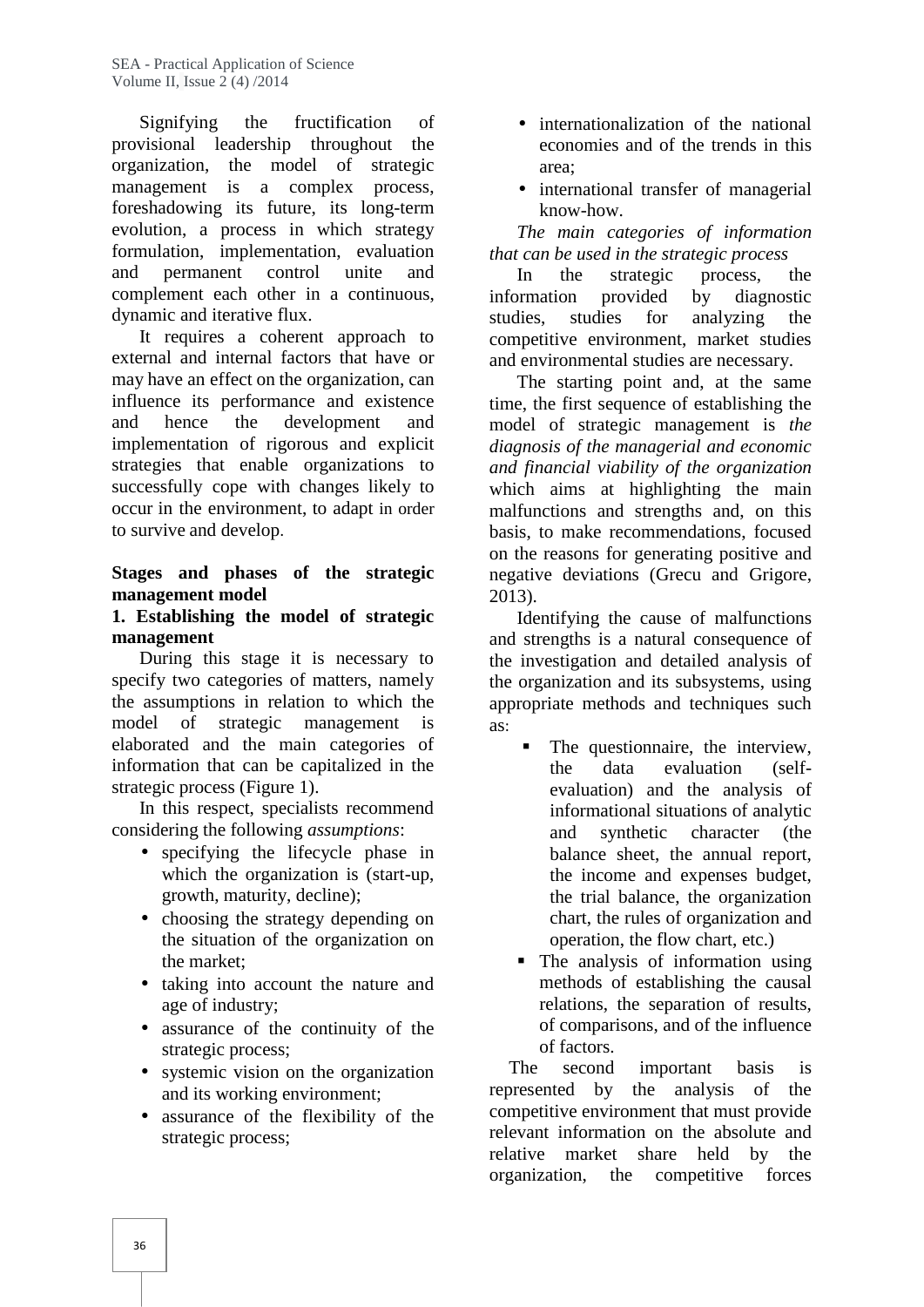(competitors, potential new comers, substitute products, suppliers, buyers) existing within the industry in which the organization operates, but also to the main opportunities and threats (vulnerabilities) of the environment (Cârstea et al., 2002).

The marketing study, the third basis of the strategic management model, offers information on markets or market segments with the best prospects for the organization, the level of prices accepted on the market, ways of distribution of products on the market, promotional activities.

Another major element of the content of the justification stage is the development of ecological studies. Its importance is conditioned by the field of activity, the size and location of the organization, but in all cases such studies substantiate the alignment of the organizational development to the requirements imposed by the environment, emphasizing: the polluting activities, the quantity of pollutants emitted into the atmosphere, the costs of pollution, as well as the main ways to mitigate or eliminate the pollutant character of some microeconomic activities.

The last information source for establishing the model is the national economic strategy. The forecasts within it represent major landmarks in directing the organization's strategy, especially in terms of its technical dimension. The global organizational strategy as a whole, especially at the level of large and small to medium sized organizations, should reflect the requirements of the national economic strategy, the integration of Romania into the European Union. This provides guidance to develop the organization in accordance with the main macroeconomic developments foreshadowed for the next period.

# **2. Elaboration of the model of strategic management**

The elaboration of the model of strategic management reflects the clarity of

the top level conception of the organization regarding the major coordinates of the activities and the performance to be achieved.

Given the complexity, but also its importance for the long-term success of the organization, a realist and explicit model of strategic management implies the following stages (Figure 2):

*a. Establishing the organization's mission*, meaning explaining the relationships between management, employees and the environment and ensuring consensus on the objectives envisaged in the context of the development and promotion of appropriate policies for the use of resources.

*b. Determining the strategic objectives*, which means expressing the quantitative and/or qualitative goals for which the organization was founded and it currently runs.

The system of categories of objectives is based on the strategic objectives. It includes fundamental, derivate, individual, and specific objectives. This stage is influenced by the potential economic and managerial viability of the organization, environmental threats and opportunities, subject to certain requirements relating to environmental pollution, the objectives of the organization as well as some assumptions (taking the stakeholders into account, flexibility of strategy, and internationalization of the economic activities).

*c. Specifying the means for achieving the objectives (strategic choices)*, in this we include managerial remodelling, privatization, diversification, specialization, cooperation, and information services.

In setting the strategic choices, the management of the organization must consider and take into account the present and future threats and opportunities of the environment, as well as the internal potential of the organization, its strengths and weaknesses, the potential competitive advantages over other competitors, all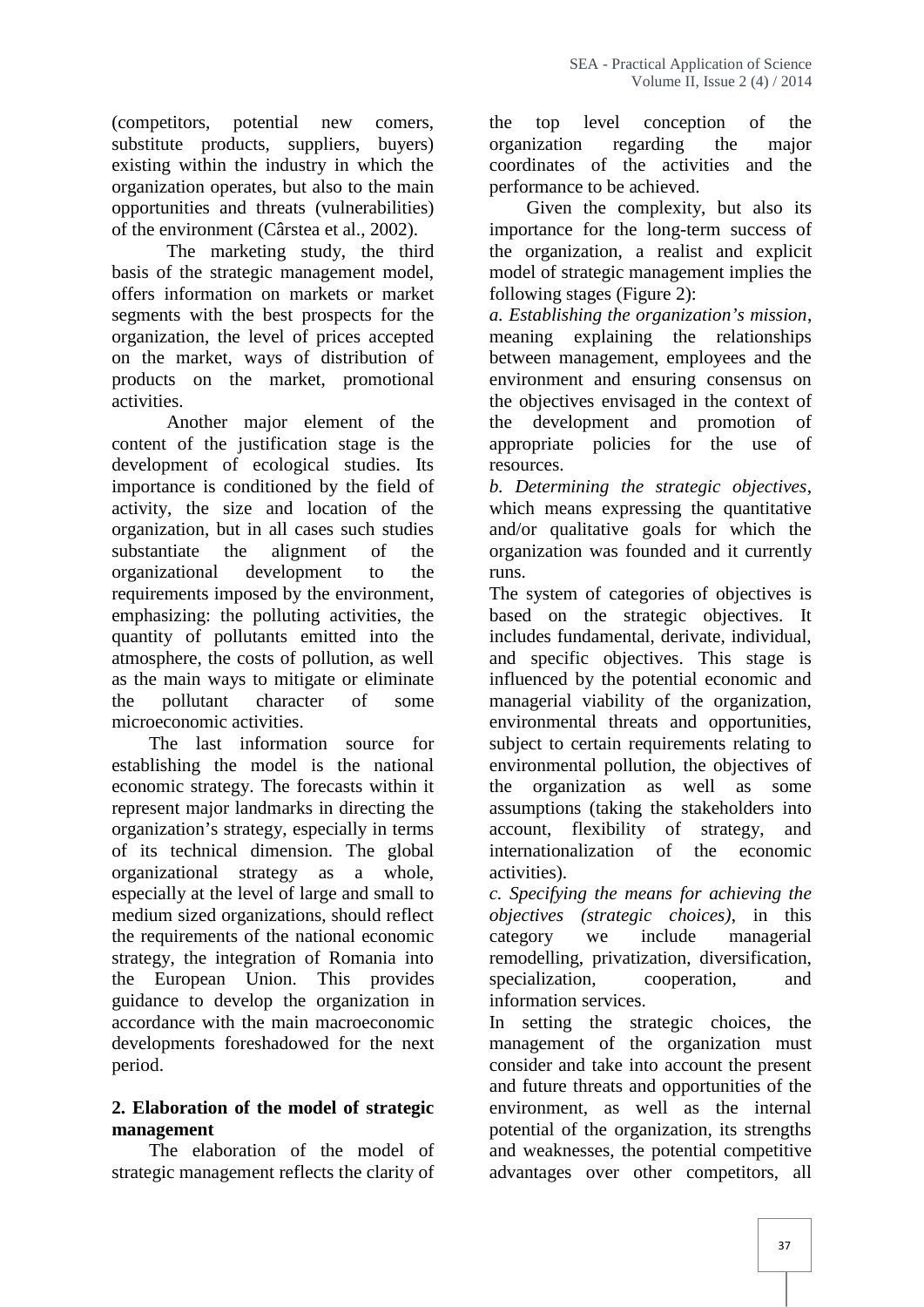these prompting the organization's action capacity, its, ability to adapt and respond to environmental challenges. At the same time, it should also be taken into consideration several assumptions, such as: the international transfer of managerial know-how, the internationalization of the economic activities, the strategic differentiation depending on the stage in the life of the organization (Pivod,  $2013$ ).

*d. Dimensioning of the resources* committed to objectives' achievement, namely dimensioning of the investments fund, working capital, staffing needs. At the same time, the funding sources are specified. In this stage, a major influence is held by the provisioned strategic choices, the stakeholders of the organization, as well as its potential for economic stability.

*e. Setting intermediate and final deadlines* for achieving the objectives.

*f. Determining the competitive advantage*, by acting, mainly in two directions:

- achieving a low cost of products or services (under the average cost in that branch), which can lead to an attractive price for buyers. Such a means characterizes the organizations with large series or mass production;
- manufacturing and marketing of products different from those of the competition, preferred by consumers due to their superior quality parameters.

*g. Assembling the above-listed components in the global strategy concerning the organization.* At this stage one can speak of a genuine global strategy, mentioned in a material that can be applied through the involvement of a wide range of managers and performers of the different departments.

*h. Developing partial strategies (on different fields)*, which concerns both procedural components (functions or activities) and organizational and structural (departments or groups of departments) of the organization: for

example, commercial strategies, and included in them, marketing strategies, strategies, innovation strategies.

*i. Designing the* g*lobal policy and the partial policies of the organization.* Based on the global strategy and the partial, strategies, the policies come to materialize on shorter time intervals (from one month to one year) the strategic components in a constructive manner, thus ensuring the necessary prerequisites for the effective capitalization of the potential of the organization.

*j. Articulating the strategic management model*, by combining all its components.

# **Implementing** the strategic **management model**

In the process of strategic management, the stage of substantiating strategy and its formulation is followed by the application of the strategy.

The transition from one stage to another means the production of deep changes in the nature and content of the strategic approach: its character intensely intellectual, informational and decisional, thoughtful, analytical, strategic visions, entrepreneurial judgments from the stage of formulating the strategic model, is replaced with one of action and experimentation in the concrete circumstances of the business organization's activities, circumstances often characterized by conflicts, adverse reactions, rejection of the idea of change by the strategic model, misunderstanding of the meaning of change, interests fights, involuntary or deliberate errors (Danciu, 2001).

Depending on the intensity of the listed factors, one can choose one course or the other of carrying out the strategic model, the one which fits best the organization's situation at that time and its presence in action. One thing is certain: the process of applying the model is unique and unrepeatable; claiming the manager's thorough knowledge of all the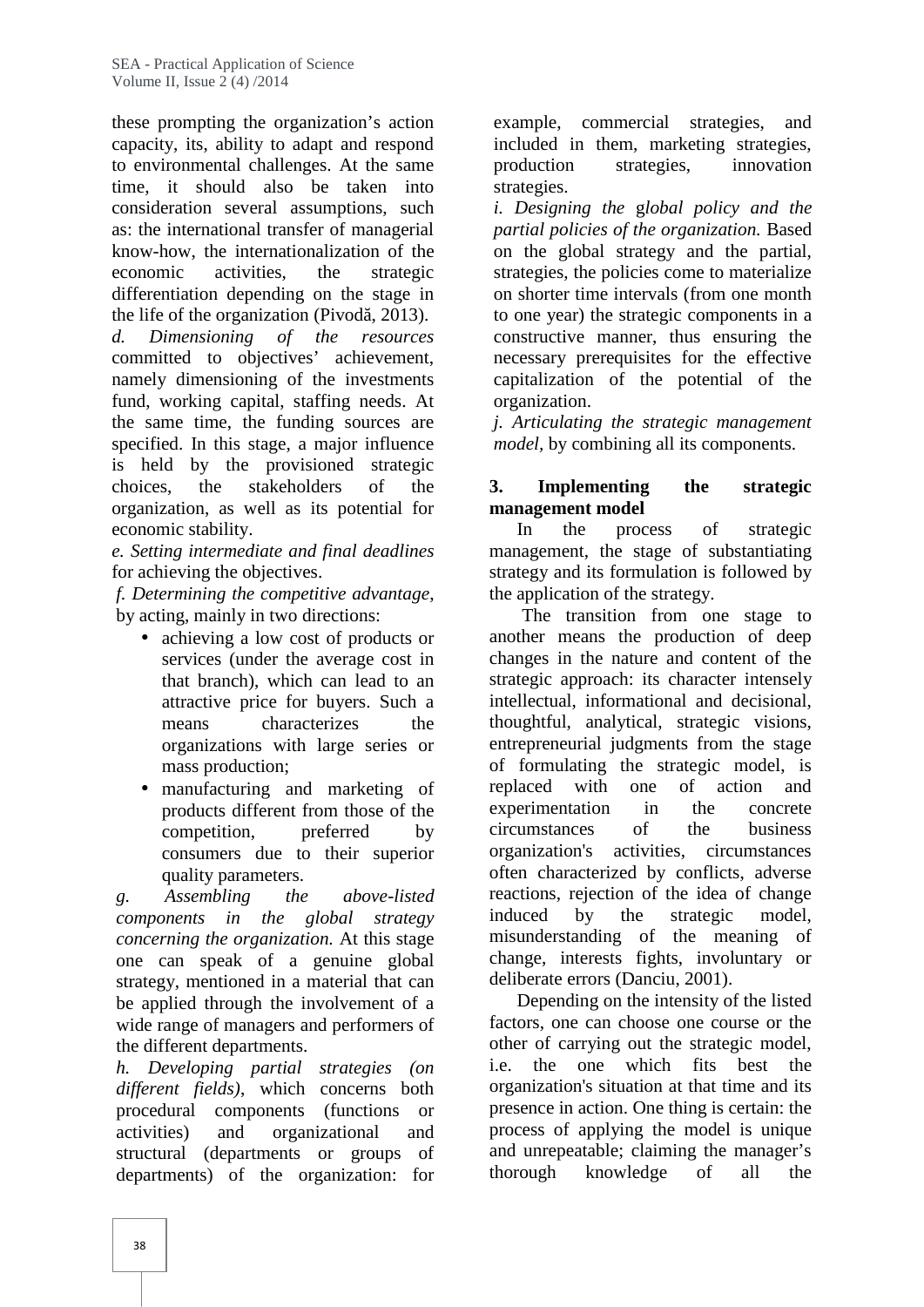requirements of the implementation process, careful establishment of priority actions to be undertaken and of those to follow.

For the successful implementation of the strategy is it necessary to go through the following steps (Figure 3):

*a. preparation of the organizational climate*, the main directions of activity are:

- **n** increasing employees' reaction towards innovative elements;
- reducing resistance to change;
- changing the culture of the the organization.

*b. ensuring human, material, financial and informational preconditions*;

*c. ensuring management conditions*, acting for the improvement of the management system components (methodological, informational, decisional, organizational);

*d. operational provisioned strategic changes*. This last stage, together with the provision of managerial conditions, and also global and field policies, determine the economic and managerial performance of the organization (Figure 4).

#### **4. Evaluation and control of the performance of model of strategic management**

The presentation of the implementation process of strategic management officially finishes with the stage of evaluation and control. In the process of applying the model of strategic management, the policies and procedures that guide the actions according to strategic plans cannot ensure the total compliance of these actions with the standards set forth, requiring strategic control and evaluation of strategy (Doval, 2004).

Functional strategies provide a clearer picture of the pursued strategic objectives and of the actions that needs to be taken in order to achieve them.

The organizational structure ensures the organizational support necessary to achieve the objectives while the training of people contributes to their orientation

the adoption of favourable components to achieve the strategy.

The control and evaluation aim at checking if all the efforts contribute to the smooth functioning of the assembly and to achievement of the strategic management model, to highlight its feasibility in relation to the organization's potential and capacity, as well as to the unpredictable changes in the environment.

They provide identification of the irregularities or errors that may occur in implementation process and, consequently, of the possibility to apply corrections or revisions of the strategy, thus, ensuring the reverse connection.

Performance evaluation involves measuring the results of the undertaken actions while control seems to be a comparison between desired and obtained results.

According to the model, in accordance with the provisions of strategic plans, of set standards, and of ensuring managerial certain managerial and economic performance is registered, deviations (positive or negative) between standards and performance are noticed, deviations are measured and located through strategic control, on this basis correcting the strategic plans and as well as the strategic performance.

It follows, therefore, that the strategic inspection process involves two stages:

- $\checkmark$  the comparison to determine the extent of the correspondence of the actual or real performance, with the standard performance. As a rule, by comparing misconduct is discovered. As such, managers must specify the acceptable deviations, and when the comparison has as a result unacceptable deviations, it is necessary to take measures to redress the situation.
- $\checkmark$  the correction involves two moments of decision, namely:
	- to correct performance;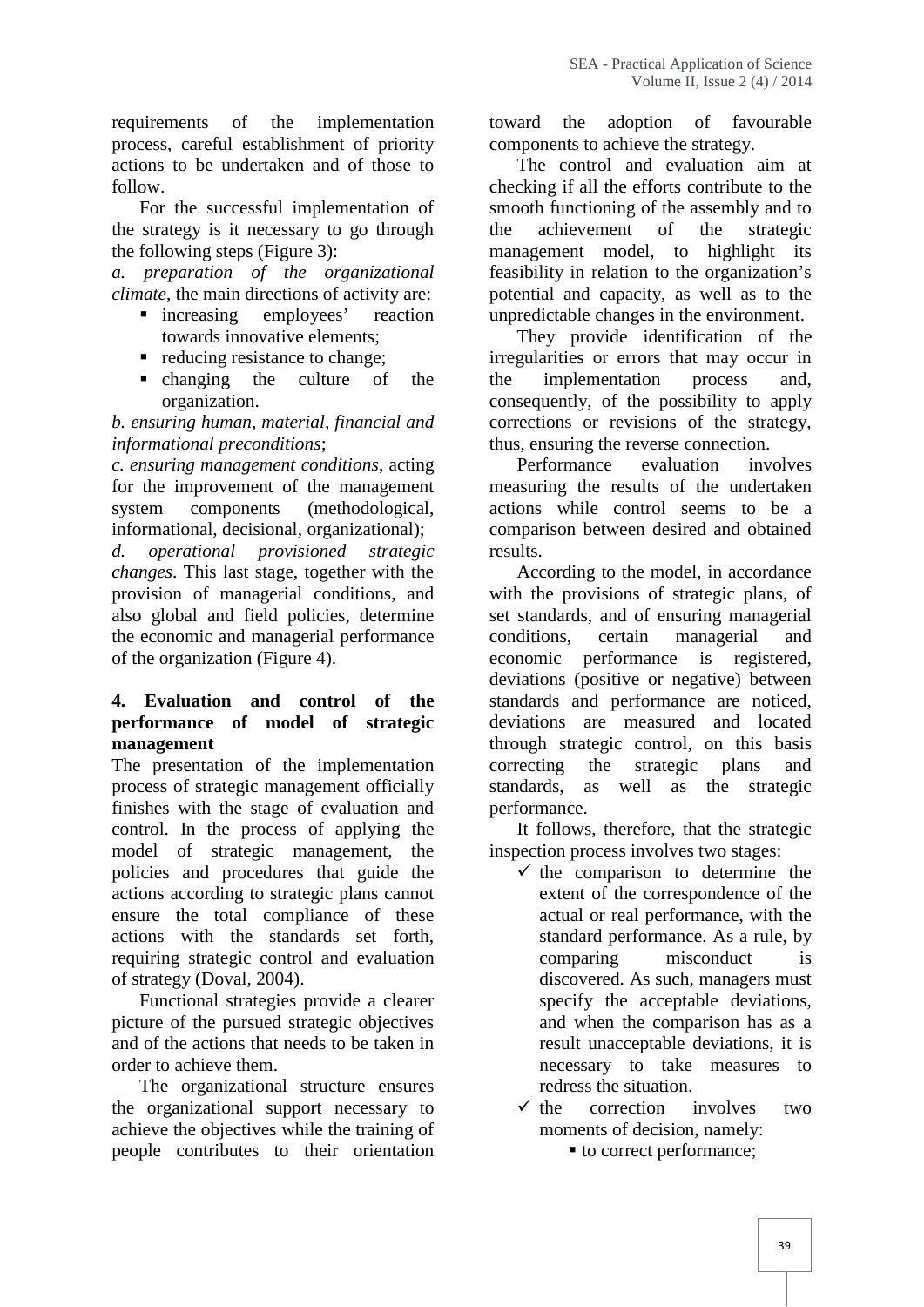to correct the strategic plans and the performance standards.

At the same time, the strategic plans and performance standards are assessed, thus reinforcing the performance evaluation and the evaluation of the model of strategic management.

The main features of the model are:

- o *dynamism*, the fact that all strategic decisions made are subject to future changes, brought about by the changes that will occur within the organization or in its surrounding environment;
- o *its iterative nature*, the fact that the establishment of strategies, of the strategic plans that reflect them, of the supporting policies, requires frequent reconsideration of what was previously established, resuming of abandoned elements at a specific time, frequent debates and agreements agreed of initially divergent points of view;
- o *integrated character*, the fact that the success of the process depends on the capacity of the organization's managers, primarily that of the seniors managers, to harmonize all the elements of strategic management, to integrate them organically into a unitary concept and to determine the entire staff of the organization to apply them in the spirit in which they were defined;
- o *participatory character*, in the sense that the success of the process depends on the effective and substantial involvement of all the managerial staff in defining the strategies and the strategic plans; the whole staff of the organization being involved in their application and also in the evaluation of the results obtained afterwards;

o *the highly variable degree of stress* involved completing the various stages and actions of the organization, meaning that some

concern almost exclusively and very intensely senior managers, while others involve proportionally managers at all hierarchical levels, and finally, others involve managers and executives at different levels of intensity

o Whereas, particularly in situations of uncertainty and rapid mutations of the environment, it is impossible to capture all the aspects (technological ruptures, entrances of new competitors, customers' pressures, state's interventions) through formal analysis techniques, the strategic "reasoning" is not enough.

This must be doubled by the intuition and creativity of the managers, by their imagination and vision on the evolution of a phenomenon or the other and of the organization that they lead. Besides formalization, they provide the binding agent that maintains the cohesion of the organization, which helps it to formulate and implement coherent strategies, to increase its flexibility and to successfully adapt to change.

Moreover, in order to be a good strategist, an organization manager must train in order to develop their talents and improve their skills in the following directions:

- $\checkmark$  originality of thought, expressed through the ability to interpret the evolution of the external world;
- $\checkmark$  sensitivity, consisting in sensing partners' and consumers' expectations;
- $\checkmark$  selection capacity, namely the ability to retain the most important events, key opportunities and main threats;
- $\checkmark$  ability to adapt to change, in other words the ability to think constructively, using change and anticipating the changes of situations which may intervene;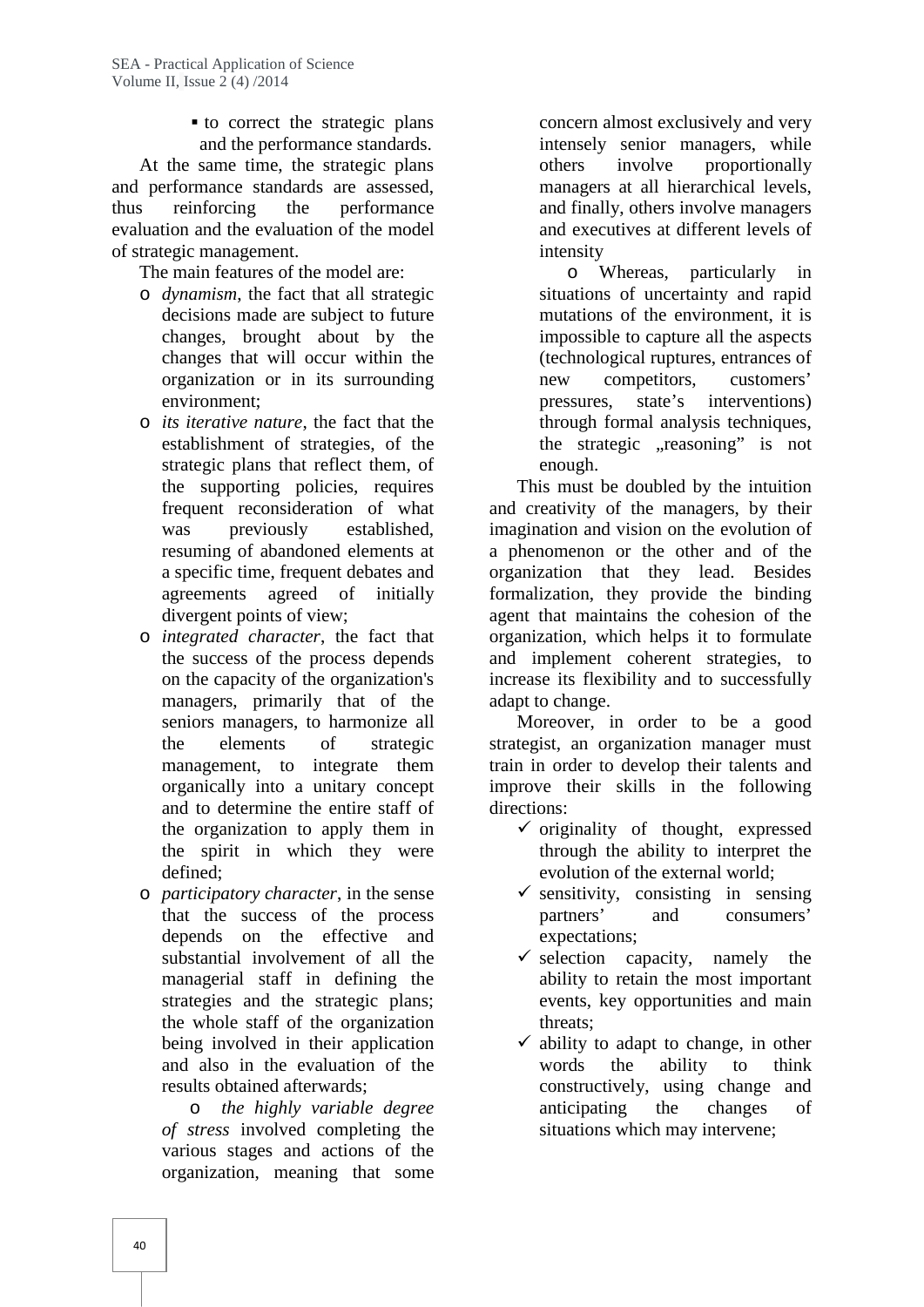$\checkmark$  concentration and perseverance in achieving a goal, improving longterm vision.

It is also essential that the organization provide a mass innovative movement, beneficial and challenging at the same time. It is important to remember that innovation is best done by the people who are closest to the problems of the organization and of the customers.

The most effective strategic changes are generated at lower hierarchical levels, hence the special importance of communication between managers and other categories of employees. It is important to understand that innovation is, first and foremost, a state of mind, and that is why it is necessary to educate all the employees in this respect.

At the same time, the model of strategic management should allow the organization to be unique, "not imitate the others". It is often found that, even some western organizations seek to emulate other companies, particularly those that have been successful. There is a real and serious danger of strategic and operational standardization.

A good strategy determines concomitantly the differentiation of the organizations and the optimization of their activity.

The strategy is necessary to make the organization "transparent", in the sense that all those involved in its activities, including customers and consumers know the problems discussed. The transparency of strategy and of management in general represents the foundation of the competitive operation, which at present relies on the collaboration in organizations and on close contacts with customers, suppliers, banks and the government.

### **5. Conclusions**

A good strategic model has to take into consideration a number of priority factors.

A prime factor would be the involvement of all the employees in the organization's strategic processes.

The second factor of influence refers to the strategic knowledge of the competitors. Although they often talk about them, it has been noticed that most of the organizations do not know them enough, often behaving as if they do not exist. A systematic approach regarding *what, how*, and *with what* results the competition acts, is recommended. The good ideas of the competition must be taken and developed taking into account one's specific conditions;

The last, but not least factor implies accepting the fact that a strategic exercise should be repeated for many years in order to become fully competitive and efficient. International practice shows that, as a rule, it takes three to four years to learn to develop and apply a good strategy. It is important for the organization to notice that from the beginning and to act accordingly.

#### **Reference list: Book**

[1] Cârstea, Gh., Deac, V., Popa, I., Podgoreanu, S., (2002), *Strategic analysis of the competitive environment*, Economic Publishing House, Bucharest.

[2] Danciu, V., (2001), *International Marketing, from traditional to global*, Economic Publishing House, Bucharest.

[3] Doval, E., (2004), *Strategic analysis of the competitive environment*, Romania of tomorrow Foundation Publishing House, Bucharest.

#### **Journal article**

[4] Grecu, I., Grigore, M., (2013), *Cost-Benefit Analysis – Part of a Knowledge Management System*, Proceedings of the 9th International Scientific Conference "eLearning and Software for Education", Volume 1, ISSN: 2066 - 026X print 2066 - 8821 online, "Carol I" National Defence University Press, Bucharest, p. 422 - 431.

[5]Pivodă, R., M., (2013) *Changing Labor Paradigms in the Contemporary Era*, Ovidius University Annals, Economic Science Series, Volume XIII, Issue 1, Ovidius University Press, Constanta, pp. 611-615.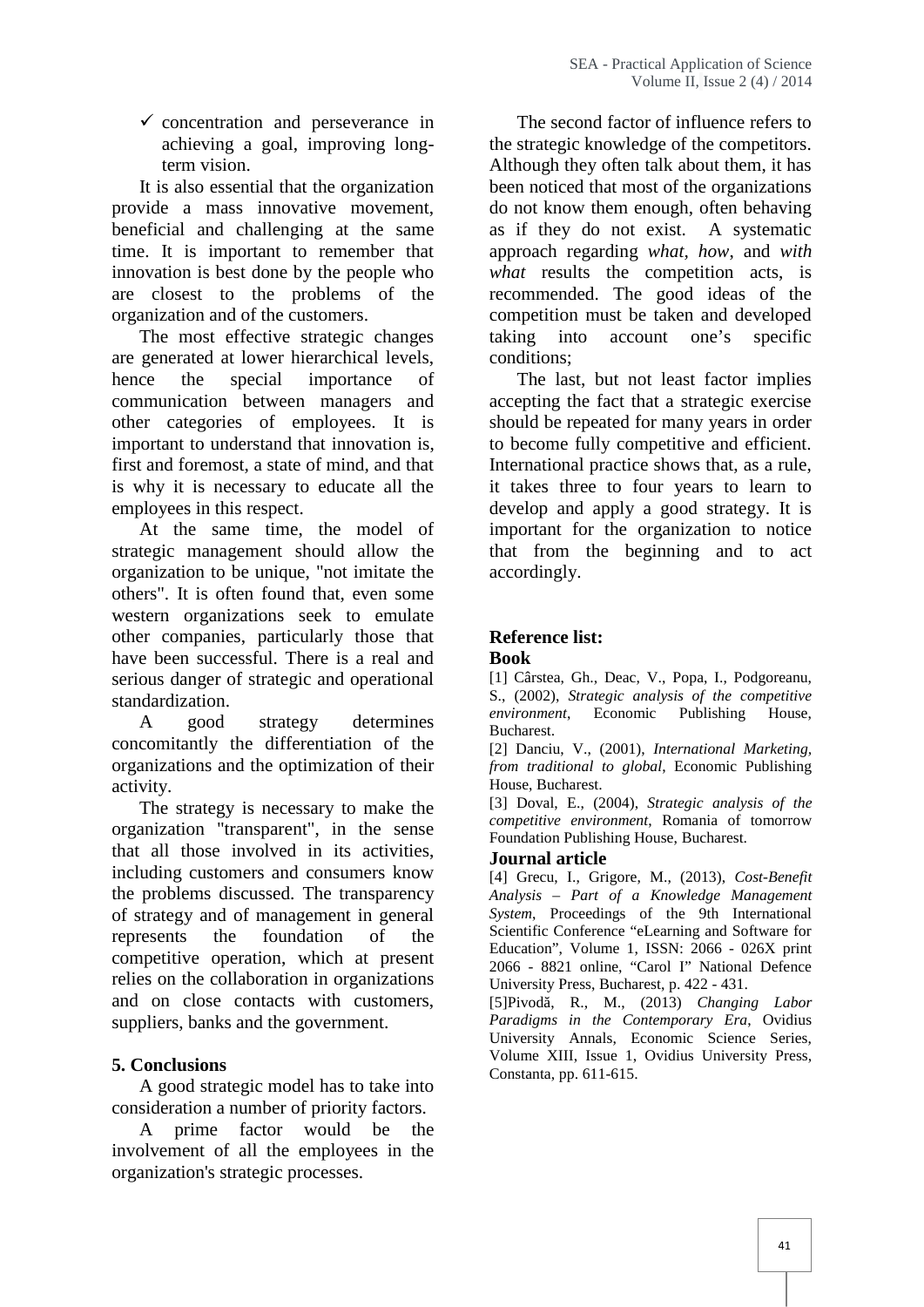

*Figure No. 1* Establishing the model of strategic management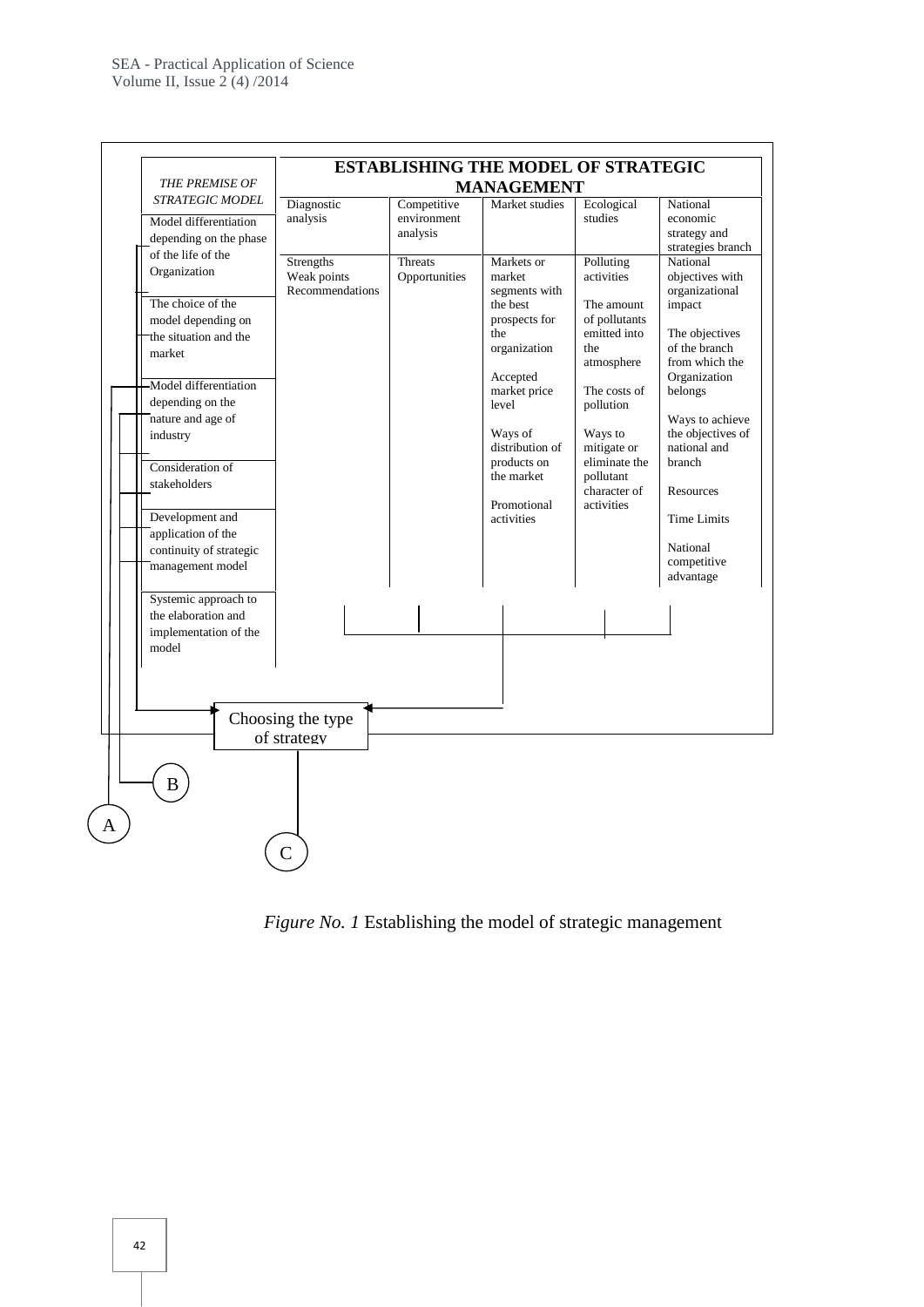

*Figure No. 2* Elaboration of the model of strategic management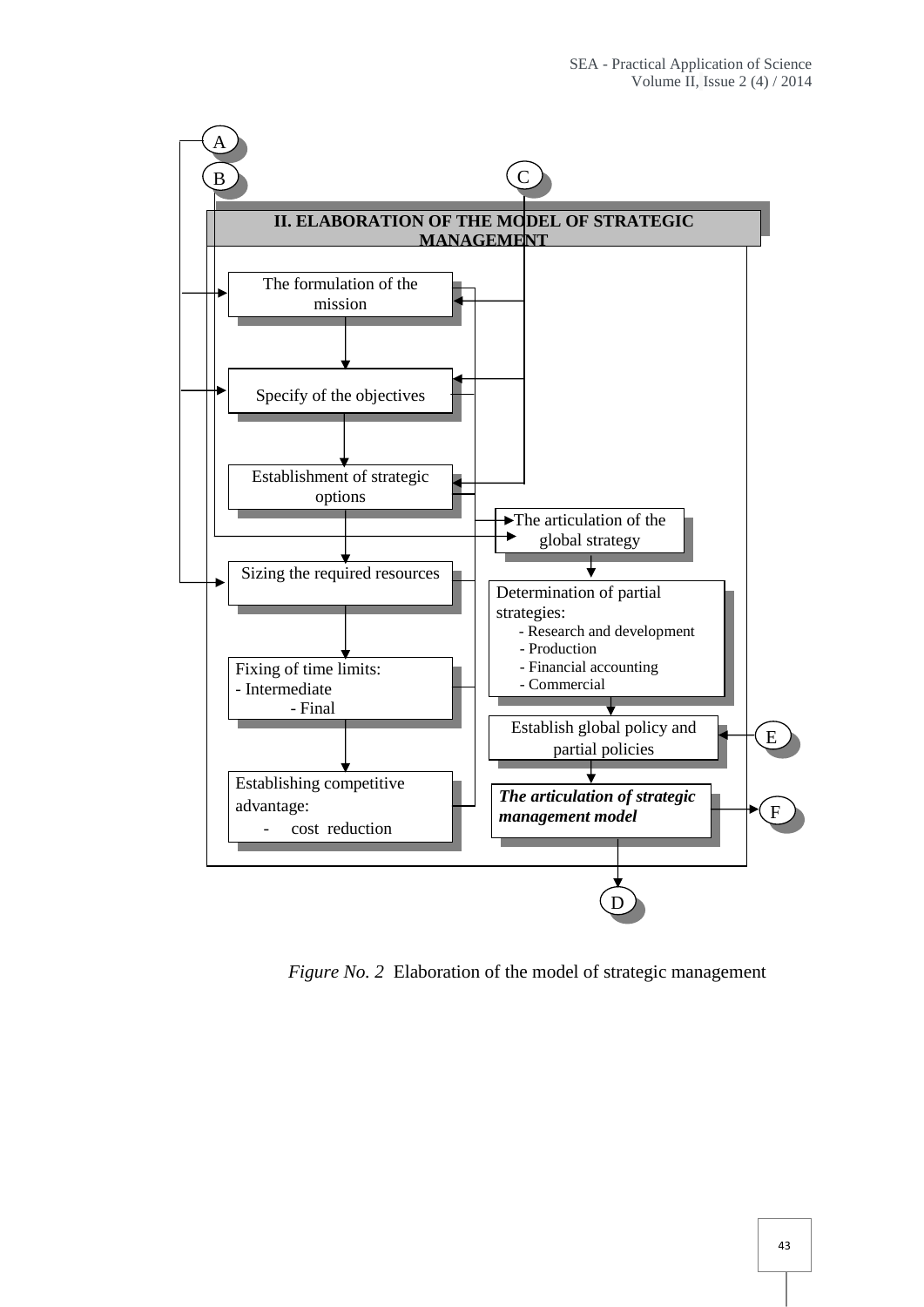



*Figure No. 3* Implementation of the model of strategic management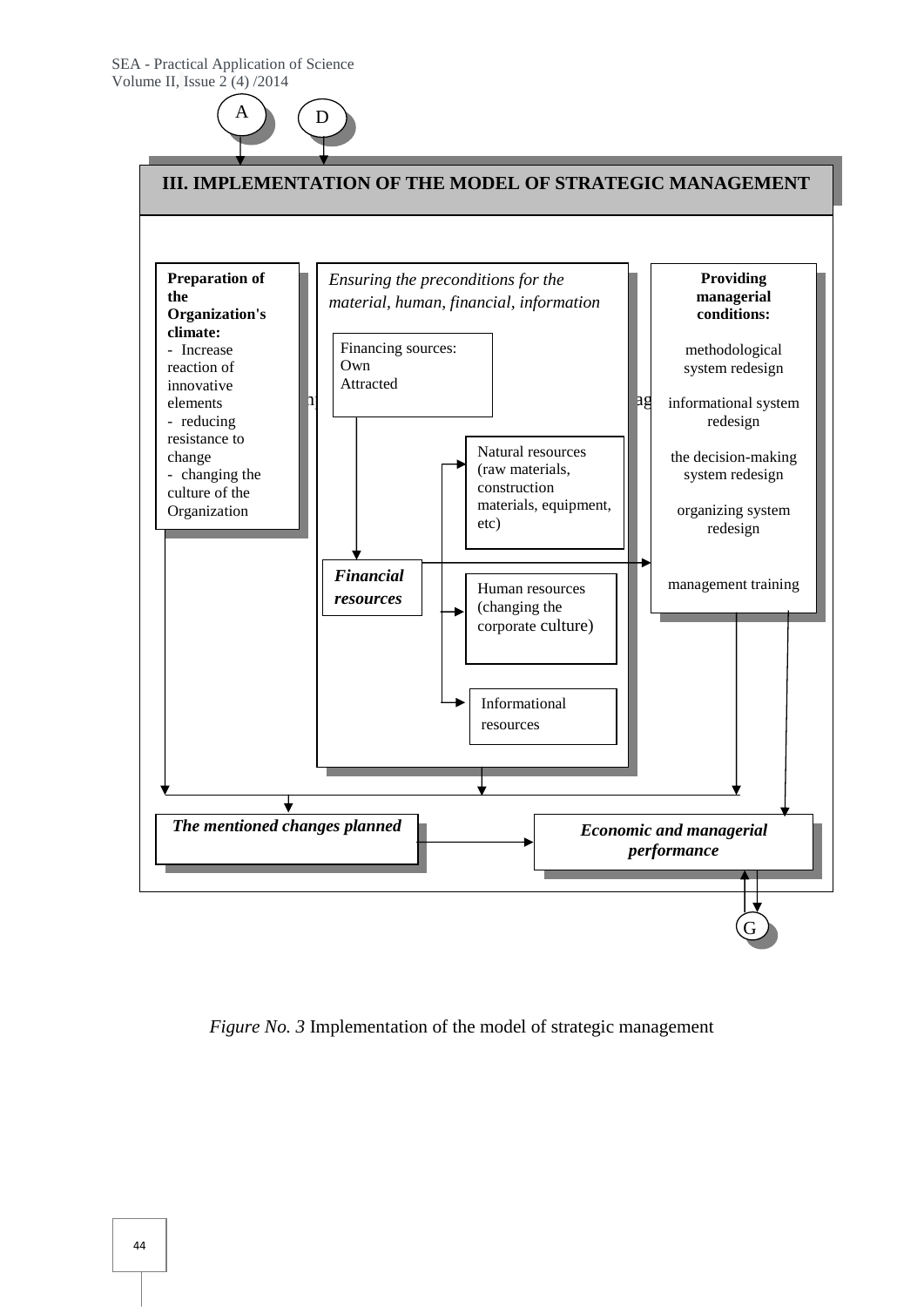

*Figure 4* Evaluation and control performance of the model of strategic management